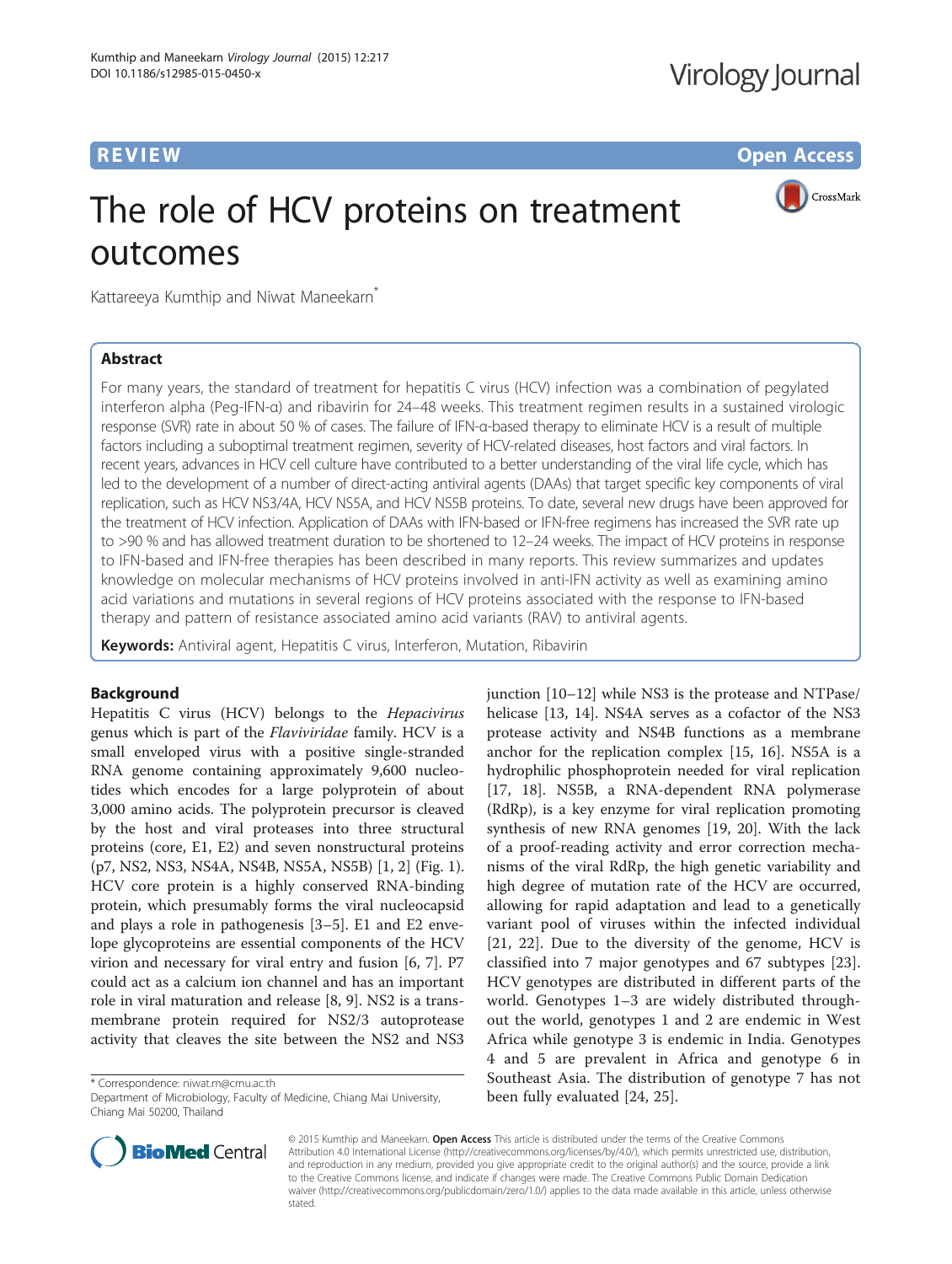<span id="page-1-0"></span>

Life cycle of HCV includes entry into the host cell, uncoating of the viral genome, translation of viral proteins, polyprotein processing, viral genome replication, assembly and release of virions. All these events occur outside the nucleus of the host cell [\[26](#page-8-0)]. Following initial binding of the HCV particle to the host cellular receptors, scavenger receptor class B member 1 (SRB1) [[27](#page-8-0)] and CD81 [[28](#page-8-0)] via the E2 glycoprotein, the particle engages in further interactions with several entry factors including tight junction proteins claudin 1 (CLDN1) [[29\]](#page-8-0), occludin (OCLN) [[30](#page-8-0)], epidermal growth factor receptor (EGFR), the ephrin receptor [\[31](#page-8-0)], and finally enters cells by receptor-mediated endocytosis. The viral RNA genome is released into the cytoplasm and subsequently translated at the rough endoplasmic reticulum (ER). After translation, the viral proteins, in conjunction with host cell factors, induce the formation of a membranous web where the RNA genome replication occurs [[26\]](#page-8-0). The positive sense RNA genome is generated through a negative strand intermediate and is packaged into the viral particle containing the core and envelope proteins which accumulates to the ER and lipid droplets [[32\]](#page-8-0). HCV virions are presumably formed by budding through the ER, or an ER derived compartment, and are exited the cell via the secretory pathway [\[33\]](#page-8-0).

HCV infection occurs globally and remains a serious health problem worldwide. Nowadays, about 150 million people, representing 2–3 % of the world's population, are chronically infected with HCV and more than 350,000 people die from HCV-related liver diseases each year [[34\]](#page-8-0). The severity of HCV infection ranges from a mild illness to a serious sickness that leads to chronic hepatitis, liver cirrhosis and hepatocellular carcinoma (HCC). Only a minority of HCV-infected patients can

clear the virus spontaneously during acute infection [\[35](#page-8-0)]. Innate immune responses are the first line of defense against viral infections and interferons (IFNs) are important cytokine responsible for the induction of an antiviral state of the cells for elimination of HCV during acute infection [[36\]](#page-8-0). However, the majority of patients are unable to clear the virus. Approximately 50–80 % of acute HCV infections persist and progress into chronic infection and approximately 4–20 % of patients with chronic hepatitis C develop liver cirrhosis within 10–20 years. Annually, about 1–5 % of patients with cirrhosis are at risk of developing HCC" [\[35\]](#page-8-0). The viral persistence is related to both host and viral factors. The virus has developed several strategies to escape host innate immune responses by different mechanisms [\[37\]](#page-8-0). The mechanisms that protect HCV from IFN-mediated innate immune reactions are not completely understood, but involve interruption of IFN induction pathway, IFNstimulated genes (ISGs) production, or direct antagonism of effector systems by viral proteins [\[37, 38\]](#page-8-0). A protective vaccine for HCV infection is not available yet and although therapeutic options are improving they are still limited as well as some patients still resist to the treatment. Development and improvement of antiviral therapies and effective vaccines are still needed.

# Treatment of HCV infection and rate of response

For many years, the combination of IFN- $\alpha$  and ribavirin was the approved treatment regimen for chronic HCV infection. IFNs are a family of cytokines released by host cells in response to various stimuli including virus infection. IFNs induce expression of multiple antiviral effector proteins working against virus replication [\[36](#page-8-0)]. IFN-α therapy leads to a rapid decline in HCV RNA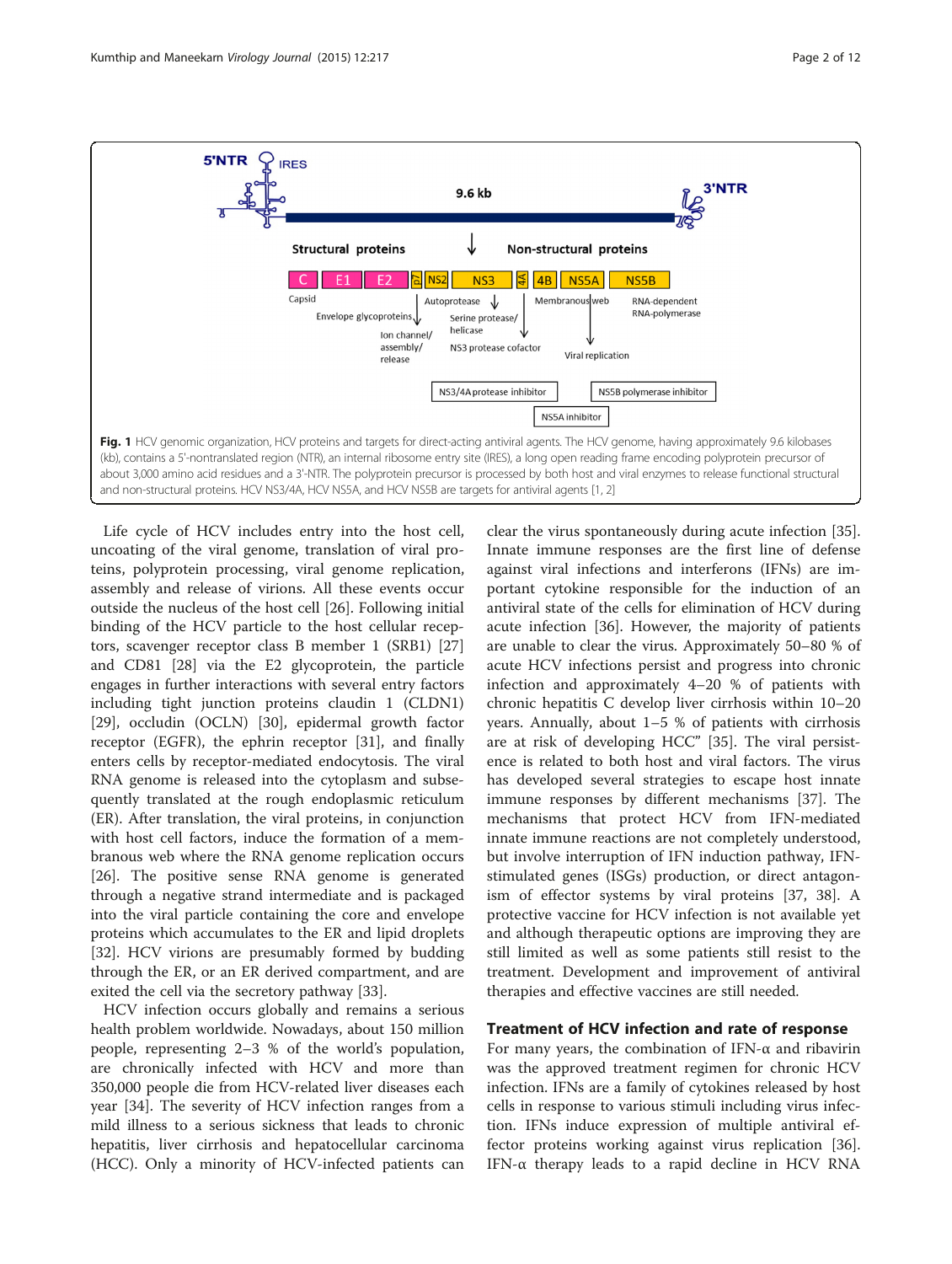levels in serum [[39](#page-8-0), [40\]](#page-8-0). Ribavirin is a nucleoside analogue and possesses activity against several RNA and DNA viruses, however, the exact mechanism of action of ribavirin against HCV is still unknown [\[41](#page-8-0)]. The combination of IFN-α and ribavirin therapy led to great improvements in SVR rates [[42](#page-8-0)–[44\]](#page-8-0).

Further improvement was achieved by the development of pegylated interferon alpha (Peg-IFN-α), in which a large molecule of polyethylene glycol is covalently attached to recombinant IFN-α resulting in an active molecule with a longer half-life, better pharmacokinetic profile, and better rate of virologic response [[45](#page-8-0), [46\]](#page-8-0). The commercially available forms of IFN-α used for hepatitis C (α2a, α2b and consensus IFN) have somewhat different potencies in vitro but appear to yield similar response rates in treated patients [[47](#page-8-0), [48](#page-8-0)]. For patients who are chronically infected with HCV, the former standard of care recommendation was to use Peg-IFN-α plus ribavirin for 48 weeks for patients infected with genotype 1 or 24 weeks for patients infected with genotype 2 or 3 and for genotypes 4, 5 and 6, it has been suggested that patients were treated in a similar manner as those for patients with genotype 1 [[46](#page-8-0)]. This treatment regimen led to SVR rates ranging from 42 to 46 % in patients infected with genotype 1, 76–80 % in patients infected with genotype 2 or 3, and 50–77 % in patients infected with genotypes 4, 5, and 6 [\[48](#page-8-0)–[50](#page-8-0)]. Overall sustained responses occur in about one-half of patients but the likelihood of response varies greatly, depending on viral and host characteristics [[51, 52\]](#page-8-0). The key host factors associated with response to IFN include IL28B genotype, race, and fibrotic stage [\[53](#page-8-0), [54\]](#page-8-0) while viral load and viral genotype are important viral factors associated with SVR [\[52](#page-8-0), [54\]](#page-8-0). In addition, many problems associated with IFN-based regimens such as considerable sideeffects, expense, and length of treatment lead to many patients not being able to tolerate the full course of treatment, leading to treatment failure [\[55\]](#page-8-0).

Since 2011, a number of direct acting antiviral agents (DAAs), which specifically target hepatitis C viral proteins including NS3/4A, NS5A and NS5B, have been used to improve the treatment of HCV infection. First generation NS3/4A protease inhibitors, including telaprevir and boceprevir, were approved by the United States Food and Drug Administration (FDA) for HCV genotype 1 infection in 2011 [[56](#page-8-0)–[59](#page-9-0)]. Both compounds were approved as triple combinations with Peg-IFN-α and ribavirin, and this regimen increased SVR rates in HCV genotype 1 infected patients to 66–75 % among patients who had not previously received treatment for their infection (treatment-naïve) and 59–64 % in patients who had not responded to previous treatment (treatmentexperienced) [[56](#page-8-0)–[60\]](#page-9-0). A second-generation NS3/4A protease inhibitor, simeprevir [[61](#page-9-0)], was approved in 2013. By using simeprevir in combination with Peg-IFN-α and ribavirin, the rates of SVR in treatment-naïve HCV genotype 1 infected patients were 75–85 % [\[62](#page-9-0)–[64](#page-9-0)].

Several NS5A inhibitors have been reported such as ledipasvir (formerly GS-5885) [\[65\]](#page-9-0), ombitasvir, formerly known as ABT-267 [\[66\]](#page-9-0), and daclatasvir (BMS-790052) [[67](#page-9-0)]. Ledipasvir and daclatasvir were approved in 2014 for use in combination with sofosbuvir (NS5B inhibitor). Triple therapy with Peg-IFN-α, ribavirin, and the NS5A inhibitor daclatasvir led to SVR in 59–100 % of treatmentnaïve HCV genotype 1 and 4 infected patients, according to drug dosage and HCV genotype [[68](#page-9-0)].

There are 2 types of NS5B inhibitors, nucleoside/ nucleotide analogs and non-nucleotide analogs. Nucleotide analogs such as mericitabine [\[69\]](#page-9-0) and sofosbuvir [[70\]](#page-9-0) act as false substrates for the HCV-RdRp and this leads to chain termination after being incorporated into the newly synthesized viral RNA [\[71, 72\]](#page-9-0), and nonnucleotide analogs, such as dasabuvir [\[73\]](#page-9-0) bind to several discrete sites on the NS5B polymerase, which leads to conformational protein changes. Sofosbuvir was approved in 2013 as part of a combination treatment with IFN and ribavirin and demonstrated extraordinary efficacy for treatment-naïve patients infected with HCV genotype 1 and 4 with 90 % of SVR rate [\[74](#page-9-0)–[76\]](#page-9-0). The use of triple IFN-containing regimens with the DAAs is associated with side effects that can be severe. The IFNfree regimens have been further considered by using a combination of several DAAs with or without ribavirin. For example, the combination of sofosbuvir plus ribavirin in genotype 2 infected patients for 12 weeks showed an SVR rate of about 95–97 % [\[77](#page-9-0)].

In October 2014, the FDA approved Harvoni as the first DAA combination drug that does not require administration in combination with interferon or ribavirin. This daily, single tablet drug consists of the NS5A inhibitor (ledipasvir) and the NS5B polymerase inhibitor (sofosbuvir). In phase III clinical trials which enrolled 1,518 participants including treatment-naïve, treatmentexperienced and patients with cirrhosis, it was shown that these groups of patients achieved an SVR rate of between 96 and 99 % within 12–14 weeks of the administration of the drug [[78, 79\]](#page-9-0). This new IFN-free therapy allows for a simplified and shortened therapy duration to 12–24 weeks for all HCV genotypes.

### HCV proteins which mediate IFN resistance

IFNs are cytokines which are part of the host's natural immune response to the presence of pathogens, such as viruses, bacteria, parasites or tumor cells [\[36\]](#page-8-0). After the binding of IFNs to their specific receptors on the target cell surface, an intracellular signaling cascade, the Janus kinase (Jak) and signal transducer and activator of transcription (STAT) pathway is activated. This leads to the up-regulation of a number of IFN-stimulated genes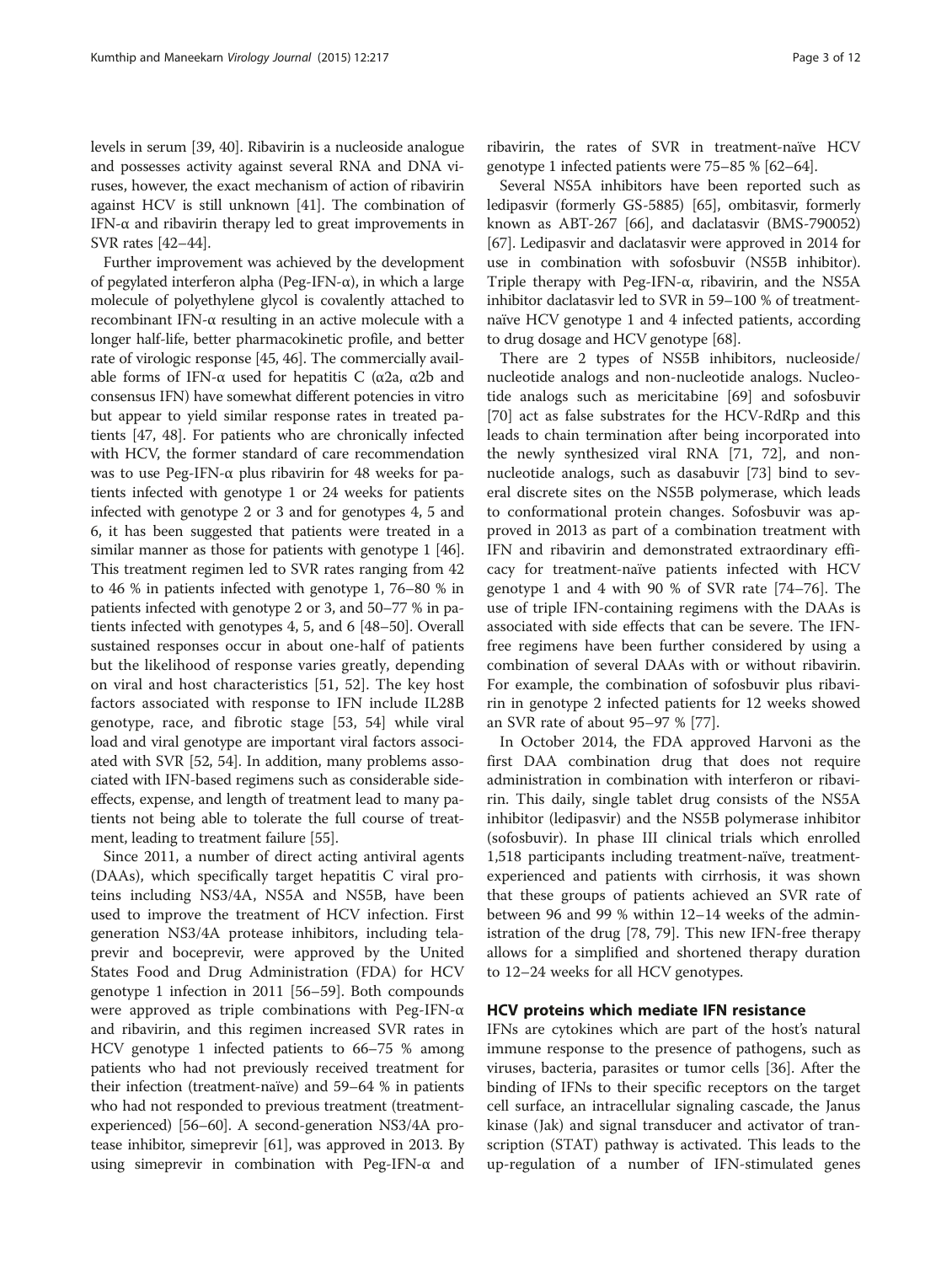(ISGs) and expression of multiple antiviral effector pro-teins to eradicate the virus [\[80](#page-9-0)–[82](#page-9-0)] (Fig. 2). IFN-α was first shown to have beneficial effects in patients with chronic HCV infection in 1986 [\[40\]](#page-8-0) and has been used for treatment of HCV infection until now. The failure of IFN-α-based treatment to eradicate HCV infection is influenced by multiple factors [[51, 54\]](#page-8-0). It is believed that host factors and viral factors, particularly viral load and HCV genotype are important factors contributing to the difference in response to the IFN therapy [[83\]](#page-9-0). HCV genotype 1 infected patients achieve poorly sustained rates of response (42–52 %) to IFN-α-based therapy compared to those infected with HCV genotypes 2 and 3 (78–86 %) [\[52\]](#page-8-0). So far, it has been suggested that several HCV proteins are responsible for the inhibition of the antiviral effects of IFN- $\alpha$  [[84](#page-9-0)]. The expression of the whole HCV polyprotein as well as single HCV proteins of core, E2, NS3/4A, NS4B or NS5A have been shown to antagonize the antiviral effect mediated by IFN-α in many different ways as summarized in Fig. 2.

# HCV core

The core protein of HCV interferes with the IFN signaling pathway. It has been shown that the HCV core induced the expression of the suppressor of the cytokine signaling protein 3 (SOCS-3) and SOCS-1 in cultured cells, which in turn antagonized IFN-α action by blocking the Jak/STAT pathway and the expression of ISGs [[85, 86\]](#page-9-0). The effect of core protein on the down-regulated expression of IFN-induced antiviral genes was described [[87\]](#page-9-0). Additionally, the inhibitory effects of the HCV core protein on IFN-induced phosphorylation and nuclear translocation of STAT1 in cell cultures were

demonstrated. The HCV core protein binds directly to STAT1, suggesting a model by which the binding of HCV core to STAT1 resulted in the decrease of STAT1 phosphorylation and disruption of ISGs transcription [[88, 89](#page-9-0)].

# HCV E2

The E2 protein of HCV was reported to be involved in mediating IFN-α resistance through the inhibition of protein kinase R (PKR) [[90](#page-9-0)]. HCV E2 contains a peptide of eight amino acids that are identical to a sequence in PKR, four of which act as autophosphorylation sites in PKR. Next to this region, E2 contains another consecutive stretch of four amino acids identical to the phosphorylation site of the eukaryotic initiation factor 2 alpha subunit (eIF2 $\alpha$ ) [\[82](#page-9-0)]. This region is known as the PKR-eIF2α phosphorylation homology domain (PePHD). Binding of the PePHD derived from HCV genotype 1 to the cellular PKR abolishes its kinase activity and blocks its inhibitory effect on protein synthesis in vitro [\[90](#page-9-0)]. This may lead to viral protein translation taking place during virus infection and IFN treatment. However, these effects were not detectable for PePHD sequences derived from HCV genotypes 2 and 3. It has been hypothesized that the interaction of the PePHD with the PKR may result in a relatively enhanced resistance of HCV-1 isolates to IFN-α-based antiviral therapy [\[90](#page-9-0)].

### HCV NS3/4A

The HCV protease disrupts the innate immune response and IFN induction pathway. IFNs are induced in the presence of the HCV viral genome sensing by patternrecognition receptors, retinoic acid inducible gene I



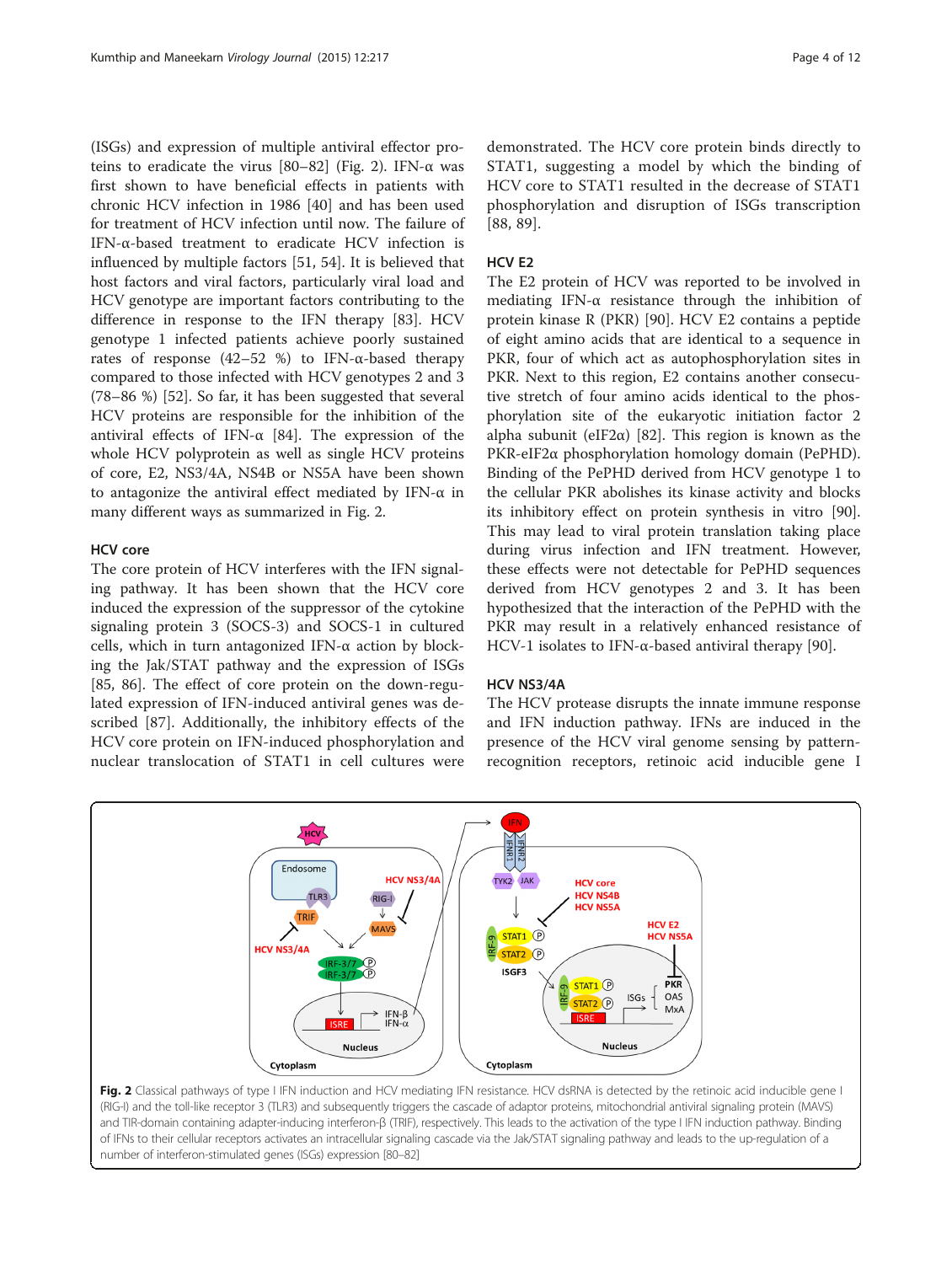(RIG-I) and toll-like receptor proteins (such as TLR3) [[37,](#page-8-0) [91](#page-9-0)]. It was shown that HCV NS3/4A protease cleaves host proteins including the mitochondrial antiviral signaling protein (MAVS) [[92, 93\]](#page-9-0), and the TIRdomain containing adapter-inducing interferon-β (TRIF) [[94\]](#page-9-0), adaptor proteins of RIG-I and TLR3 signaling pathways, respectively. This leads to inhibition of the innate immune response and the IFN induction pathway. The HCV NS3/4A protein has also been shown to block the phosphorylation and nuclear translocation of the interferon regulatory factor 3 (IRF-3), a key component of the downstream signal of both RIG-I and TLR3 resulting in a significant reduction of the transcription of IFN-αinducible genes [[95, 96\]](#page-9-0).

#### HCV NS4B

It has been shown that the expression of HCV NS4B in cell culture inhibited the protection of the cells by IFN-α treatment from vesicular stomatitis virus infection. The NS4B protein of HCV reduced the IFN-α-induced phosphorylation level of STAT1 and the expression levels of type I interferon receptors and a reporter driven by the IFN-stimulated response element (ISRE) promoter [[97\]](#page-9-0).

#### HCV NS5A

The NS5A protein of HCV binds to and inactivates PKR in vitro. This binding is dependent on the PKR binding domain (PKRBD, codons 2209–2274) [[98, 99](#page-9-0)]. This interaction presumes to allow viral protein synthesis to occur during IFN treatment. A number of studies have demonstrated the inhibitory effects of HCV NS5A protein on the IFN-induced Jak/STAT signaling pathway [[100](#page-9-0)–[103](#page-9-0)]. It has been shown that HCV NS5A blocked the ISRE promoter activity and IFN-induced STAT1 phosphorylation and its nuclear translocation resulted in inhibition of the IFN-induced ISGs expression [[100](#page-9-0), [101](#page-9-0), [103](#page-9-0)]. It has been proposed that the interaction between the C-terminal region of NS5A and STAT1 is responsible for the anti-IFN activity of NS5A [[102, 103](#page-9-0)].

# Amino acid variations associated with the response to IFN-based therapy

In addition to the study of how HCV proteins counteract IFN activity, cloning and sequencing approaches for HCV isolates derived from patient sera with known virologic responses to antiviral therapy have been investigated. The clinical importance of amino acid variability within several functional regions of HCV proteins such as core, E1, E2, NS3, NS4B, NS5A and NS5B in correlation with the responses to IFN therapy have been described [[104](#page-9-0)–[143\]](#page-11-0).

# HCV core

The significance of amino acid mutations in the core protein of HCV and the response to IFN-based therapy has been described well in genotype 1b. Previous studies have demonstrated that substitutions of amino acid residues 70 (R70Q) and/or 91 (L91M) in the core region were significant factors independently associated with a non-virological response (NVR) to IFN and ribavirin combination therapy [[104](#page-9-0), [105](#page-10-0)]. Substitutions in this region were also used for predicting the response to IFN in Japanese patients with HCV genotype 1b [[106](#page-10-0)]. Moreover, the HCV core mutants R70 and L91 were shown to be resistant to IFN in vitro. Theses mutants were associated with a decrease in IFN-induced phosphorylation of STAT1 and STAT2, and the expression of ISGs through enhancement of the expression of SOCS-3 and interleukin 6 [\[107](#page-10-0), [108](#page-10-0)].

#### HCV E1/E2

Several studies have demonstrated that mutations within the PePHD of the E2 protein of HCV genotypes 1b and 3a showed no correlation with the clinical outcomes in patients treated with IFN- $\alpha$  [[109](#page-10-0)–[112](#page-10-0)]. However, it has been demonstrated that PePHD of genotypes 2a and 2b had multiple amino acid variations and one particular motif, "RGQQ-" at the N-terminus of PePHD showed a close relationship with IFN resistance [[113](#page-10-0)]. Another study showed that the presence of substitutions in a N-terminal variable region (codons 617–641) in the Cterminal region of E2 showed a significant correlation with a low viral load and a sustained response to IFN treatment [\[114\]](#page-10-0). Furthermore, a study into recombinant 1a and 3a HCV genotypes identified that amino acid substitutions at positions 345 and 348 of E1 and 414 of E2 increased IFN-α resistance [[115](#page-10-0)]. It was shown that amino acid changes I348T in E1 protein of HCV genotype 1a (H77), F345V in E1 and V414A in E2 of genotype 3a (S52) increased viral fitness and that I348T and F345V/V414A mutants enhanced viral entry and release, respectively [[115\]](#page-10-0).

#### HCV NS3

In the HCV replicon system, several mutations within the NS3 gene that led to the enhancement of replication efficiency have been reported. The HCV isolates from patients harboring amino acid substitutions in the NS3 protein (R1283G, P1112R, and S1496M) showed a slower decrease of HCV RNA than those without mutations at those positions during IFN-α-based therapy [[116\]](#page-10-0). Additionally, it has been reported that the HCV 1b-infected patients with a better anti-IFN response (>3.5 log decline of viral RNA by day 28) have higher number of amino acid substitutions in the NS3 protein than those of the patients with a poor response (<1.4 log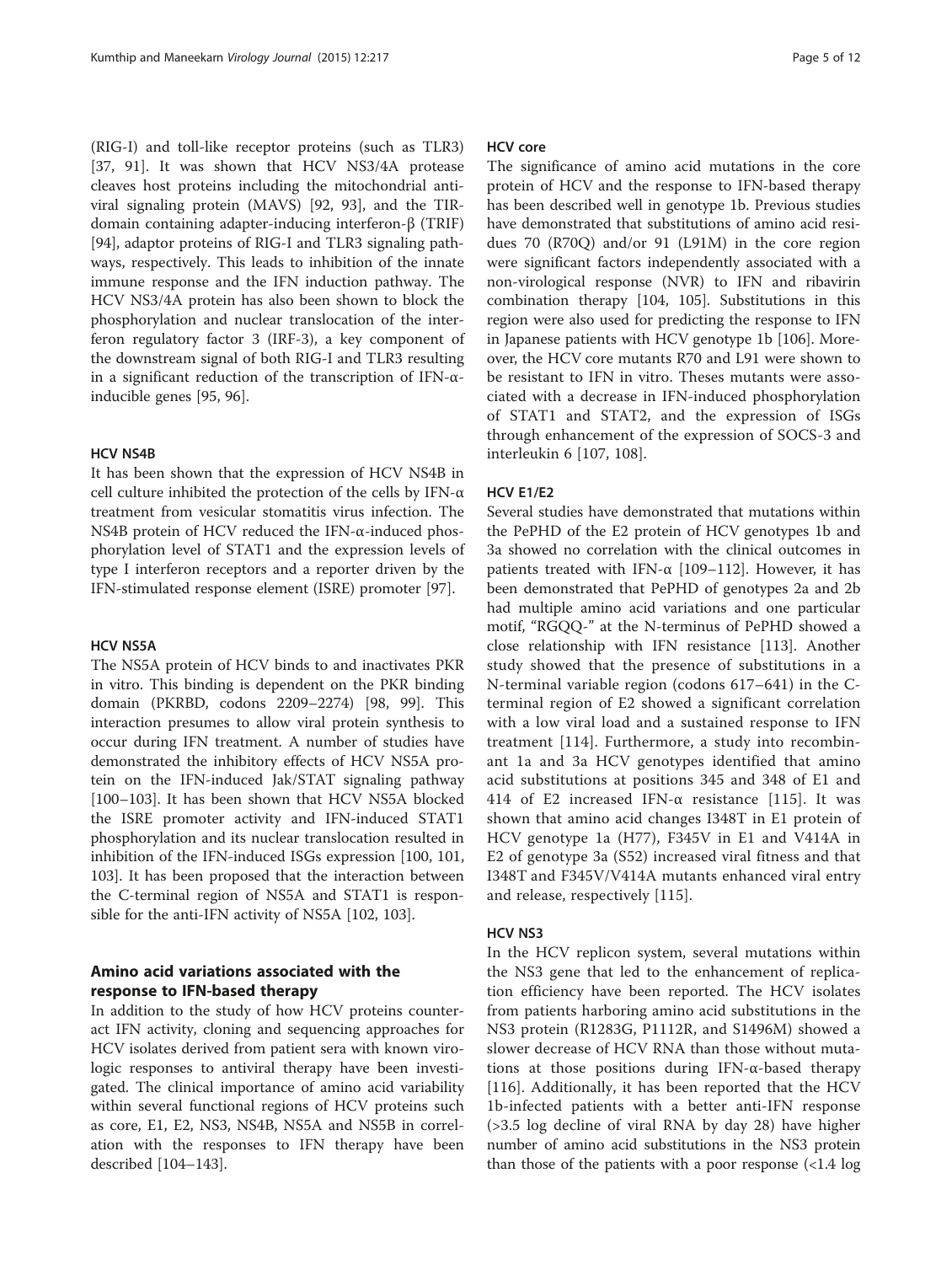decline of viral RNA by day 28) [[117](#page-10-0)]. Recently, it has been demonstrated that increases in amino acid variations in the NS3 protein of HCV genotypes 1a, 1b, 3a, and 3b are associated with the response to Peg-IFN and ribavirin combination therapy [[118](#page-10-0)]. Amino acid variations within the full-length NS3, particularly in protease and helicase domains of NS3 of HCV genotype 1a, as well as the fulllength NS3/helicase domain of HCV genotype 1b from responding patients treated with Peg-IFN and ribavirin are significantly more frequent than those from treatment failure groups [\[118\]](#page-10-0). In addition, use of an HCV replicon cell line which was exposed to IFN-α and IFN-β revealed that substitutions S1269Y, K1270R, and R1135K in NS3 protein were associated with IFN resistance [\[119](#page-10-0)]. The possible reasons that may explain why these mutations may lead to IFN resistance based on the fact that NS3 is known as a bifunctional enzyme with serine protease activity on the N-terminal domain and RNA helicase on its C-terminal domain [\[120](#page-10-0)]. The NS3 helicase is essential for HCV RNA replication and also plays a role in viral particle assembly [[121](#page-10-0)]. Conceivably, amino acid substitutions in this region or particular position may affect the function of NS3 and contribute to the acquisition of IFN resistance. Correspondingly, Numba et al. [\[119](#page-10-0)] also described these amino acid substitutions of S1269Y, K1270R, and R1135K in the NS3 may contribute to the acquisition of IFN resistance. To clarify these points, further analysis, such as the characterization of HCV replicon cells re-established by the transfection of these HCV replicon RNAs into Huh7 cells, will be necessary [\[119\]](#page-10-0).

#### HCV NS4B

Genetic analysis of HCV replicon cells resistance to IFN-α and IFN-β exposure revealed that they all share a single common amino acid substitution in the NS4B (Q1737H) suggesting that these genetic alterations are involved in their IFN-resistant phenotype [[119\]](#page-10-0). In addition, a rapid initial HCV RNA decline of ≥1.5 log 10 IU/mL at week 2 of IFN-based therapy is associated with a higher frequency of non-conservative amino acid exchanges within the complete NS4B protein when compared to patients with a non-rapid HCV RNA decline [[122](#page-10-0)].

# HCV NS5A

The initial data which supported a significant role of amino acid variations within the NS5A protein of HCV and the response to IFN therapy was first described by Enomoto et al. in [[123\]](#page-10-0). A correlation of a high number of mutations in a IFN-α sensitivity determining region (ISDR; codons 2209–2248) (Fig. [3](#page-6-0)) comprising 40 amino acids within the C-terminal part of the NS5A protein and SVR to IFN-α monotherapy in HCV genotype 1b infected patients was described in Japan [[124\]](#page-10-0). The viruses obtained from patients who achieved an SVR showed at least four mutations within the ISDR. Subsequently, the correlation of ISDR mutations with the response to IFN treatment was investigated by different groups in Japan, Europe and the United States. Many of the studies were from Japan and were able to confirm the strong correlation between ISDR mutations and treatment response [\[114](#page-10-0), [125](#page-10-0)–[128\]](#page-10-0). However, contradictory data have been reported from other parts of the world, particularly from Europe and the United States. The correlation of ISDR mutations with IFN-αsensitivity was not able to be verified [[111](#page-10-0), [129](#page-10-0)–[132](#page-10-0)]. The discrepancy may be explained, at least in part, by host and viral factors. It is well documented that host factors, particularly the race of the subjects, are important factors contributing to HCV treatment responsiveness [\[133\]](#page-10-0). In addition to ISDR, the composition and number of mutations found in the interferon and ribavirin resistance determining region (IRRDR, residues 2334–2379, genotype 1) have been shown to be associated with response to treatment [[107, 134, 135](#page-10-0)]. A local accumulation of mutations around the region so-called V3 (variable region 3; codons 2356–2379) within the C-terminal part of the NS5A was reported to correlate with the response to Peg-IFN/ribavirin therapy in HCV genotype 1 isolates [[134, 136](#page-10-0)–[138](#page-10-0)]. Furthermore, genetic analysis of HCV replicon cells which were resistant to IFN treatment revealed that particular substitutions in the NS5A protein (M2174V, T2319A/N, T2242N, F2256L) are associated with the resistance to IFN activity [\[119\]](#page-10-0). It has been thought that NS5A blocks IFNs by interacting with PKR, a double-strand RNA-dependent protein kinase. Amino acid substitutions in the NS5A protein may exert the function of PKR. The possibility is also considered that some cellular factors, either alone or in combination with viral factors, contributed to the acquisition of IFN resistance [[119\]](#page-10-0).

#### HCV NS5B

The NS5B protein of HCV has been one of a number of putative targets of nucleoside analogs, including ribavirin [[139\]](#page-10-0). It has been suggested that the HCV NS5B variant F415Y conferred resistance to ribavirin in HCV genotype 1a infected patients [\[140\]](#page-10-0). Substitutions of E124K and I85V identified in the NS5B protein are found to be closely associated with early viral clearance at 8 weeks in patients who were treated with IFN and ribavirin combination therapy and were infected with the HCV genotype 1b and had a high level of viremia [[141\]](#page-10-0). Moreover, particular amino acid changes in the NS5B protein of HCV have been shown to correlate with the outcomes of combined-IFN plus ribavirin therapy. Sequence analysis of NS5B revealed that mutations at amino acid residues 309, 333, 338 and 355 of NS5B occurred more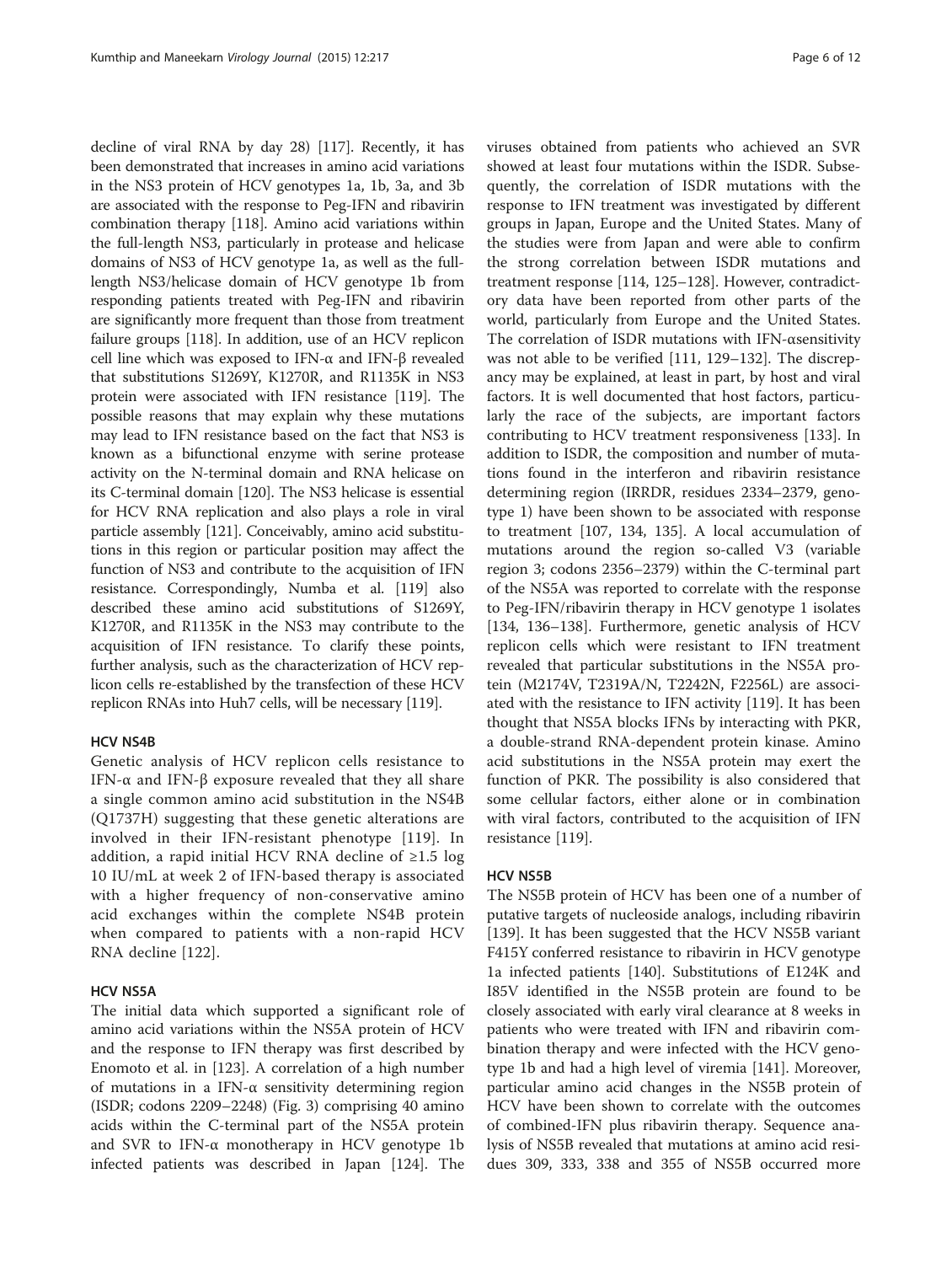<span id="page-6-0"></span>

frequently in a group of patients exhibiting an SVR or an end-of-treatment response than in a group of patients showing a negative-response [[142\]](#page-11-0). Furthermore, it has been shown that mutations in NS5B, particularly in the thumb domain and at amino acid position 389, correlate with the viral load and response to IFN therapy of HCV genotype 1b [[143](#page-11-0)].

# HCV mutations associated with the response to antiviral agents

To date, several DAAs targeting the key components of virus replication have been approved for the treatment of HCV infection. Advances in using these drugs with or without a combination of Peg-IFN/ribavirin have improved SVR rates. However, resistance to antiviral agents of HCV isolates have been documented. The patterns of resistant variants or specific mutations are influenced by multiple parameters including the specific inhibitor, viral genotypes/subtypes and level of drug selective pressure [[144, 145\]](#page-11-0). In addition, some resistant mutations exist as natural polymorphisms in each genotype/subtype. The pattern of specific mutations resistant to each antiviral agent are shown in Table 1.

# Resistance to NS3/4A protease inhibitors

The FDA has approved three protease inhibitors, including boceprevir, telaprevir and simeprevir for HCV genotype 1 treatment, still, these are not approved to be used in monotherapy. A number of pre-treatment resistance associated amino acid variants (RAVs) and polymorphisms have been shown to be associated with lower responses to the treatment [[146](#page-11-0)]. Both in vitro and in vivo studies showed that several mutations in the NS3 at positions 36, 155, 156, and 168 conferred broad crossresistance affecting all of these protease inhibitors [[146](#page-11-0)–[148](#page-11-0)]. Boceprevir and telaprevir showed broad cross-resistance. The RAVs most frequently associated with boceprevir monotherapy are V36M, T54A/S, V55A, R155K, A156S/T/V and V170A. Similar variants are observed for telaprevir except for V55A and V170A [[144, 147, 149](#page-11-0)]. Moreover, the resistance mutation profile is also influenced by HCV genotypes/subtypes. For example, patients infected with HCV genotype 1a showed main selective amino acid mutations at positions 36 and 155 whereas patients with HCV genotype 1b exhibited selective mutations at positions 54, 55, 156 and 170 [[144, 145](#page-11-0), [150](#page-11-0)–[152\]](#page-11-0). Substitution of D168Q is generally found in HCV genotype 3 and this natural occurring

Table 1 Amino acid substitutions associated with the resistance to different direct-acting antiviral agents

| HCV protein targets | DAAs        | Pattern of mutations                                                                                                                                 |
|---------------------|-------------|------------------------------------------------------------------------------------------------------------------------------------------------------|
| <b>NS3/4A</b>       | Boceprevir  | V36M/A <sup>a</sup> , T54A/V/S <sup>a</sup> , V55A <sup>a</sup> , R155K/T <sup>a</sup> , A156T/S/V <sup>a</sup> , V158I, D168N, V/I170A/T/L, L/M175L |
|                     | Telapevir   | V36G/L/M/A <sup>a</sup> , T54A/V/S <sup>a</sup> , S122A/G/R, R155K/T <sup>a</sup> , A156T/S/V <sup>a</sup> , D168A/H/T/V                             |
|                     | Simeprevir  | V36M, F43S, Q80K <sup>a</sup> , S122A/R, R155T/K <sup>a</sup> , A156T/V, D168Q/A/H/T/V/E <sup>a</sup> , V/I170A/T/L                                  |
| NS5A                | Daclatasvir | M28V/A/T, Q30R/E/H, L31F/V/M <sup>a</sup> , Q54H/N/Y, H58D, Q62R/E, A92K/T, Y93H/N/C <sup>a</sup>                                                    |
|                     | Ledipasvir  | M28T, Q30R/H, L31V, Y93H/C                                                                                                                           |
| NS5B                | Sofosbuvir  | S282T, I434M, T179A, M289L, I293L, M434T, H479P, L159F/L320F                                                                                         |

<sup>a</sup> Amino acid substitution represents the significant mutations that are clearly associated with reduced the response to treatment DAAs direct-acting antiviral agents. Bolded amino acid substitutions indicate mutations frequently found to confer resistance to DAAs. Q80K for genotype 1a; D168Q for genotype 3; Y93H for genotype 1b; S282T for genotypes 1a, 1b, and 2a. Adapted from reviews [[144,](#page-11-0) [145,](#page-11-0) [148,](#page-11-0) [149](#page-11-0), [157](#page-11-0)]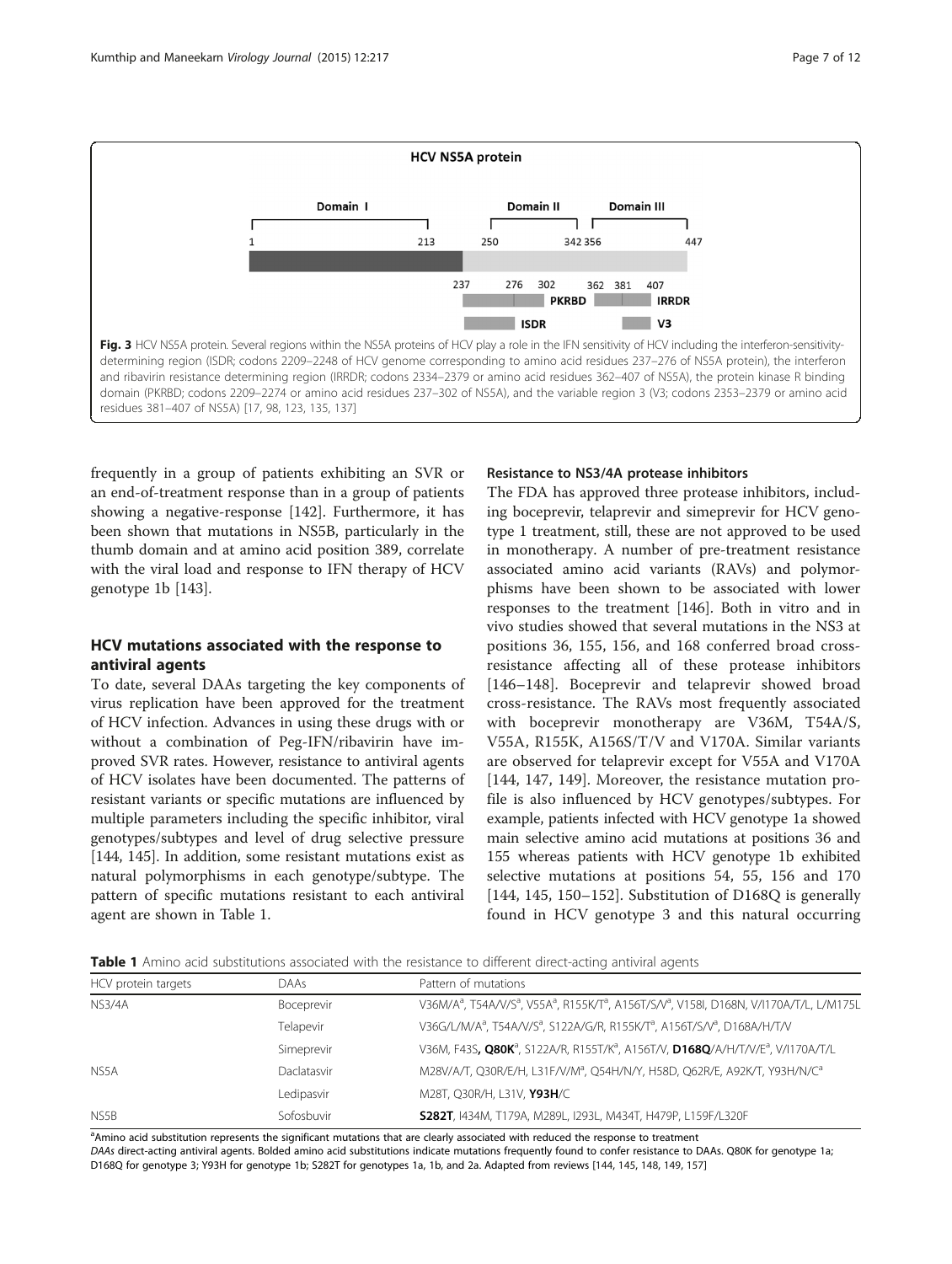<span id="page-7-0"></span>mutation confers resistance to most protease inhibitors [[146, 147\]](#page-11-0). Simeprevir exhibits high antiviral activity against HCV genotypes 2, 4, 5 and 6 whereas no effect has been observed in genotype 3 [\[153](#page-11-0)]. The Q80K mutation is a natural polymorphism detected at baseline in the NS3 sequence. This variant is the most prevalent baseline polymorphism observed in 19–48 % of HCV genotype 1a and appears to be associated with an impaired response to simeprevir [[144](#page-11-0), [153](#page-11-0)–[155\]](#page-11-0).

#### Resistance to NS5A inhibitors

NS5A inhibitors, daclatasvir (BMS-790052) and ledipasvir (GS- 5885), target the binding to domain I of NS5A (amino acid residues 1–213) and this binding leads to blocking of RNA replication and virion assembly [\[156, 157](#page-11-0)]. The potent antiviral activity of daclatasvir against HCV replicons from different genotypes has been demonstrated [[158, 159\]](#page-11-0). However, higher rates of virologic responses to daclatasvir have been observed among HCV genotype 1b compared to genotype 1a [[160, 161\]](#page-11-0). The resistance profile of daclatasvir has been shown to be associated with several amino acid changes within domain I of NS5A at positions M28T, Q30R/H, L31V and Y93H for HCV genotype 1a and L31H and Y93H for genotype 1b. These substitutions have been identified in the in vitro replicon system and show a strong correlation with those observed in the clinical outcome [[157, 162\]](#page-11-0). In the case of ledipasvir, baseline pre-treatment mutations found in patients with HCV genotype 1a before being exposed to this drug are M28T, Q30R/H, L31M, Y93C/H. These mutations are associated with reduced susceptibility to treatment response. In the case of genotype 1b, Y93H is the most frequent substitution detected in 100 % of all patients [\[163](#page-11-0)].

#### Resistance to NS5B polymerase inhibitors

Sofosbuvir was recently approved by the FDA for the treatment of chronic hepatitis C. Substitution of S282T in NS5B has been reported to confer resistance to sofosbuvir in vitro [\[164, 165\]](#page-11-0). By using a replicon system to investigate the antiviral activity of sofosbuvir against different HCV genotypes including 1a, 1b, 2a, 2b, and 3a, it was revealed that the S282T mutation is the most common mutation which conferred resistance to sofosbuvir in genotypes 1a, 1b and 2a. For genotype 1a replicons, an additional mutation I434M is observed in combination with S282T. For genotype 2a, at least five additional mutations (T179A, M289L, I293L, M434T, and H479P) have been detected [[164](#page-11-0), [165](#page-11-0)]. Recently, mutations of L159F and L320F in the NS5B polymerase that conferred resistance to sofosbuvir have also been reported [\[166](#page-11-0)]. Sofosbuvir has a very high barrier to resistance in patients as the resistant mutants are very unfit.

#### **Conclusions**

Treatment of HCV infection has shown a dramatic improvement in recent years since DAAs have been introduced. A combination of antiviral agents with or without IFN/ribavirin improves treatment success and requires shorter treatment durations for patients infected with diverse HCV genotypes. Although IFN-free therapy has increased high SVR, this regimen is generally more expensive than IFN-based regimen. Hence, some groups of patients may require IFN-containing regimen. The results of IFN-based therapy is likely to remain suboptimal due to host factors such as the host immune response, IL28B phenotype, the presence or absence of cirrhosis, and viral factors of viral load or genotypes. Therefore, HCV mediated-IFN resistance may remain an important factor in the failure of treatment in certain parts of the world and needs to be explored. Understanding of viral mutations and their associations with the clinical outcomes of treatment as well as mechanisms of HCV mediated-IFN resistance should contribute to the improvement of therapeutic guidelines and development of high efficacy and tailor made appropriate regimens for chronic hepatitis C patients with different genotypes and special cases.

#### Competing interests

The authors declare that they have no competing interests.

#### Authors' contributions

KK drafted the initial manuscript and approved the final manuscript as submitted; NM critically reviewed and revised the manuscript, and approved the final manuscript as submitted.

#### Acknowledgements

This work was supported by the Faculty of Medicine, Chiang Mai University, Chiang Mai, Thailand.

#### Received: 18 September 2015 Accepted: 9 December 2015 Published online: 15 December 2015

#### References

- 1. Lyra AC, Fan X, Di Bisceglie AM. Molecular biology and clinical implication of hepatitis C virus. Braz J Med Biol Res. 2004;37:691–5.
- 2. Moradpour D, Penin F, Rice CM. Replication of hepatitis C virus. Nat Rev Microbiol. 2007;5:453–63.
- 3. Moriya K, Fujie H, Shintani Y, Yotsuyanagi H, Tsutsumi T, Ishibashi K, et al. The core protein of hepatitis C virus induces hepatocellular carcinoma in transgenic mice. Nat Med. 1998;4:1065–7.
- 4. Moriya K, Yotsuyanagi H, Shintani Y, Fujie H, Ishibashi K, Matsuura Y, et al. Hepatitis C virus core protein induces hepatic steatosis in transgenic mice. J Gen Virol. 1997;78(Pt 7):1527–31.
- 5. Nunez O, Fernandez-Martinez A, Majano PL, Apolinario A, Gomez-Gonzalo M, Benedicto I, et al. Increased intrahepatic cyclooxygenase 2, matrix metalloproteinase 2, and matrix metalloproteinase 9 expression is associated with progressive liver disease in chronic hepatitis C virus infection: role of viral core and NS5A proteins. Gut. 2004;53:1665–72.
- 6. Bartosch B, Vitelli A, Granier C, Goujon C, Dubuisson J, Pascale S, et al. Cell entry of hepatitis C virus requires a set of co-receptors that include the CD81 tetraspanin and the SR-B1 scavenger receptor. J Biol Chem. 2003;278:41624–30.
- 7. Nielsen SU, Bassendine MF, Burt AD, Bevitt DJ, Toms GL. Characterization of the genome and structural proteins of hepatitis C virus resolved from infected human liver. J Gen Virol. 2004;85:1497–507.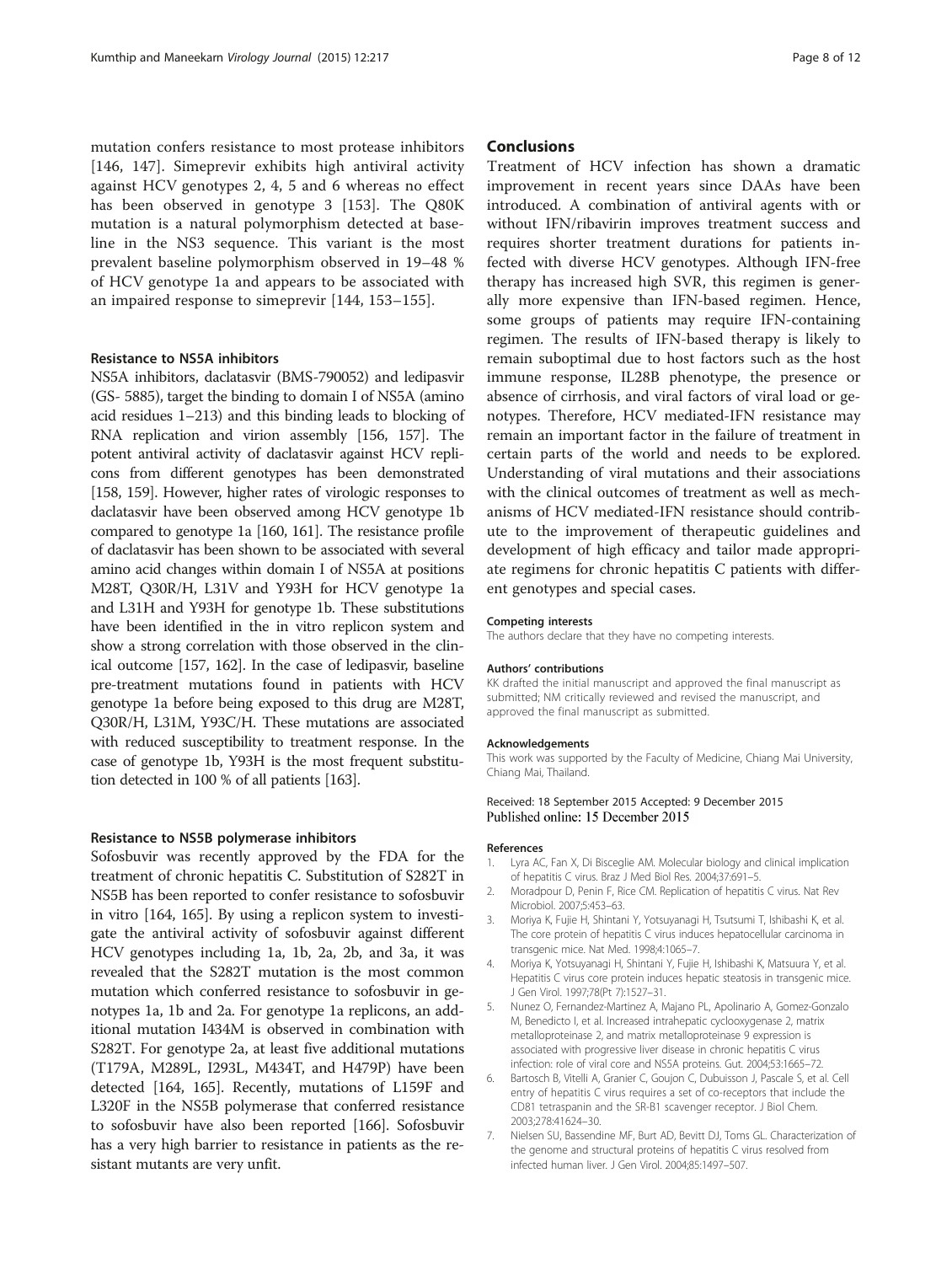- <span id="page-8-0"></span>8. Griffin SD, Beales LP, Clarke DS, Worsfold O, Evans SD, Jaeger J, et al. The p7 protein of hepatitis C virus forms an ion channel that is blocked by the antiviral drug, Amantadine. FEBS Lett. 2003;535:34–8.
- Pavlovic D, Neville DC, Argaud O, Blumberg B, Dwek RA, Fischer WB, et al. The hepatitis C virus p7 protein forms an ion channel that is inhibited by long-alkyl-chain iminosugar derivatives. Proc Natl Acad Sci U S A. 2003;100:6104–8.
- 10. Grakoui A, McCourt DW, Wychowski C, Feinstone SM, Rice CM. A second hepatitis C virus-encoded proteinase. Proc Natl Acad Sci U S A. 1993;90:10583–7.
- 11. Hijikata M, Mizushima H, Akagi T, Mori S, Kakiuchi N, Kato N, et al. Two distinct proteinase activities required for the processing of a putative nonstructural precursor protein of hepatitis C virus. J Virol. 1993;67:4665–75.
- 12. Hijikata M, Mizushima H, Tanji Y, Komoda Y, Hirowatari Y, Akagi T, et al. Proteolytic processing and membrane association of putative nonstructural proteins of hepatitis C virus. Proc Natl Acad Sci U S A. 1993;90:10773–7.
- 13. Hijikata M, Shimotohno K. [Mechanisms of hepatitis C viral polyprotein processing]. Uirusu. 1993;43:293–8.
- 14. Suzich JA, Tamura JK, Palmer-Hill F, Warrener P, Grakoui A, Rice CM, et al. Hepatitis C virus NS3 protein polynucleotide-stimulated nucleoside triphosphatase and comparison with the related pestivirus and flavivirus enzymes. J Virol. 1993;67:6152–8.
- 15. Bartenschlager R, Lohmann V, Wilkinson T, Koch JO. Complex formation between the NS3 serine-type proteinase of the hepatitis C virus and NS4A and its importance for polyprotein maturation. J Virol. 1995;69:7519–28.
- 16. Gretton SN, Taylor AI, McLauchlan J. Mobility of the hepatitis C virus NS4B protein on the endoplasmic reticulum membrane and membraneassociated foci. J Gen Virol. 2005;86:1415–21.
- 17. Tellinghuisen TL, Marcotrigiano J, Gorbalenya AE, Rice CM. The NS5A protein of hepatitis C virus is a zinc metalloprotein. J Biol Chem. 2004;279:48576–87.
- 18. Tellinghuisen TL, Marcotrigiano J, Rice CM. Structure of the zinc-binding domain of an essential component of the hepatitis C virus replicase. Nature. 2005;435:374–9.
- 19. Ivashkina N, Wolk B, Lohmann V, Bartenschlager R, Blum HE, Penin F, et al. The hepatitis C virus RNA-dependent RNA polymerase membrane insertion sequence is a transmembrane segment. J Virol. 2002;76:13088–93.
- 20. Schmidt-Mende J, Bieck E, Hugle T, Penin F, Rice CM, Blum HE, et al. Determinants for membrane association of the hepatitis C virus RNAdependent RNA polymerase. J Biol Chem. 2001;276:44052–63.
- 21. Cruz-Rivera M, Carpio-Pedroza JC, Escobar-Gutierrez A, Lozano D, Vergara-Castaneda A, Rivera-Osorio P, et al. Rapid hepatitis C virus divergence among chronically infected individuals. J Clin Microbiol. 2013;51:629–32.
- 22. Honegger JR, Kim S, Price AA, Kohout JA, McKnight KL, Prasad MR, et al. Loss of immune escape mutations during persistent HCV infection in pregnancy enhances replication of vertically transmitted viruses. Nat Med. 2013;19:1529–33.
- 23. Smith DB, Bukh J, Kuiken C, Muerhoff AS, Rice CM, Stapleton JT, et al. Expanded classification of hepatitis C virus into 7 genotypes and 67 subtypes: updated criteria and genotype assignment web resource. Hepatology. 2014;59:318–27.
- 24. Agha S, Tanaka Y, Saudy N, Kurbanov F, Abo-Zeid M, El-Malky M, et al. Reliability of hepatitis C virus core antigen assay for detection of viremia in HCV genotypes 1, 2, 3, and 4 infected blood donors: a collaborative study between Japan, Egypt, and Uzbekistan. J Med Virol. 2004;73:216–22.
- 25. Lavanchy D. Evolving epidemiology of hepatitis C virus. Clin Microbiol Infect. 2011;17:107–15.
- 26. Bartenschlager R, Lohmann V, Penin F. The molecular and structural basis of advanced antiviral therapy for hepatitis C virus infection. Nat Rev Microbiol. 2013;11:482–96.
- 27. Scarselli E, Ansuini H, Cerino R, Roccasecca RM, Acali S, Filocamo G, et al. The human scavenger receptor class B type I is a novel candidate receptor for the hepatitis C virus. EMBO J. 2002;21:5017–25.
- 28. Pileri P, Uematsu Y, Campagnoli S, Galli G, Falugi F, Petracca R, et al. Binding of hepatitis C virus to CD81. Science. 1998;282:938–41.
- 29. Evans MJ, von Hahn T, Tscherne DM, Syder AJ, Panis M, Wolk B, et al. Claudin-1 is a hepatitis C virus co-receptor required for a late step in entry. Nature. 2007;446:801–5.
- 30. Ploss A, Evans MJ, Gaysinskaya VA, Panis M, You H, de Jong YP, et al. Human occludin is a hepatitis C virus entry factor required for infection of mouse cells. Nature. 2009;457:882–6.
- 31. Lupberger J, Zeisel MB, Xiao F, Thumann C, Fofana I, Zona L, et al. EGFR and EphA2 are host factors for hepatitis C virus entry and possible targets for antiviral therapy. Nat Med. 2011;17:589–95.
- 32. Lohmann V. Hepatitis C virus RNA replication. Curr Top Microbiol Immunol. 2013;369:167–98.
- 33. Dubuisson J, Cosset FL. Virology and cell biology of the hepatitis C virus life cycle: an update. J Hepatol. 2014;61:S3–s13.
- 34. Hepatitis C. [[http://www.who.int/mediacentre/factsheets/fs164/en/\]](http://www.who.int/mediacentre/factsheets/fs164/en/)
- 35. Brass V, Moradpour D, Blum HE. Molecular virology of hepatitis C virus (HCV): 2006 update. Int J Med Sci. 2006;3:29–34.
- Stetson DB, Medzhitov R. Type I interferons in host defense. Immunity. 2006;25:373–81.
- 37. Heim MH, Thimme R. Innate and adaptive immune responses in HCV infections. J Hepatol. 2014;61:S14–25.
- 38. Horner SM. Activation and evasion of antiviral innate immunity by hepatitis C virus. J Mol Biol. 2014;426:1198–209.
- 39. Carithers Jr RL, Emerson SS. Therapy of hepatitis C: meta-analysis of interferon alfa-2b trials. Hepatology. 1997;26:83s–8s.
- 40. Hoofnagle JH, Mullen KD, Jones DB, Rustgi V, Di Bisceglie A, Peters M, et al. Treatment of chronic non-A,non-B hepatitis with recombinant human alpha interferon. A preliminary report. N Engl J Med. 1986;315:1575–8.
- 41. Te HS, Randall G, Jensen DM. Mechanism of action of ribavirin in the treatment of chronic hepatitis C. Gastroenterol Hepatol (N Y). 2007;3:218–25.
- 42. McHutchison JG, Gordon SC, Schiff ER, Shiffman ML, Lee WM, Rustgi VK, et al. Interferon alfa-2b alone or in combination with ribavirin as initial treatment for chronic hepatitis C. Hepatitis Interventional Therapy Group. N Engl J Med. 1998;339:1485–92.
- 43. McHutchison JG, Poynard T. Combination therapy with interferon plus ribavirin for the initial treatment of chronic hepatitis C. Semin Liver Dis. 1999;19 Suppl 1:57–65.
- Scott LJ, Perry CM. Interferon-alpha-2b plus ribavirin: a review of its use in the management of chronic hepatitis C. Drugs. 2002;62:507–56.
- 45. Feld JJ, Hoofnagle JH. Mechanism of action of interferon and ribavirin in treatment of hepatitis C. Nature. 2005;436:967–72.
- 46. Keating GM, Plosker GL. Peginterferon alpha-2a (40KD) plus ribavirin: a review of its use in the management of patients with chronic hepatitis C and persistently 'normal' ALT levels. Drugs. 2005;65:521–36.
- 47. Escudero A, Rodriguez F, Serra MA, Del Olmo JA, Montes F, Rodrigo JM. Pegylated alpha-interferon-2a plus ribavirin compared with pegylated alpha-interferon-2b plus ribavirin for initial treatment of chronic hepatitis C virus: prospective, non-randomized study. J Gastroenterol Hepatol. 2008;23:861–6.
- 48. Fried MW, Shiffman ML, Reddy KR, Smith C, Marinos G, Goncales Jr FL, et al. Peginterferon alfa-2a plus ribavirin for chronic hepatitis C virus infection. N Engl J Med. 2002;347:975–82.
- 49. Hadziyannis SJ, Sette Jr H, Morgan TR, Balan V, Diago M, Marcellin P, et al. Peginterferon-alpha2a and ribavirin combination therapy in chronic hepatitis C: a randomized study of treatment duration and ribavirin dose. Ann Intern Med. 2004;140:346–55.
- 50. Manns MP, McHutchison JG, Gordon SC, Rustgi VK, Shiffman M, Reindollar R, et al. Peginterferon alfa-2b plus ribavirin compared with interferon alfa-2b plus ribavirin for initial treatment of chronic hepatitis C: a randomised trial. Lancet. 2001;358:958–65.
- 51. Pawlotsky JM. Mechanisms of antiviral treatment efficacy and failure in chronic hepatitis C. Antiviral Res. 2003;59:1–11.
- 52. Wohnsland A, Hofmann WP, Sarrazin C. Viral determinants of resistance to treatment in patients with hepatitis C. Clin Microbiol Rev. 2007;20:23–38.
- 53. Cavalcante LN, Lyra AC. Predictive factors associated with hepatitis C antiviral therapy response. World J Hepatol. 2015;7:1617–31.
- 54. Zhu Y, Chen S. Antiviral treatment of hepatitis C virus infection and factors affecting efficacy. World J Gastroenterol. 2013;19:8963–73.
- 55. Sulkowski MS, Cooper C, Hunyady B, Jia J, Ogurtsov P, Peck-Radosavljevic M, et al. Management of adverse effects of Peg-IFN and ribavirin therapy for hepatitis C. Nat Rev Gastroenterol Hepatol. 2011;8:212–23.
- 56. Bacon BR, Gordon SC, Lawitz E, Marcellin P, Vierling JM, Zeuzem S, et al. Boceprevir for previously treated chronic HCV genotype 1 infection. N Engl J Med. 2011;364:1207–17.
- 57. Jacobson IM, McHutchison JG, Dusheiko G, Di Bisceglie AM, Reddy KR, Bzowej NH, et al. Telaprevir for previously untreated chronic hepatitis C virus infection. N Engl J Med. 2011;364:2405–16.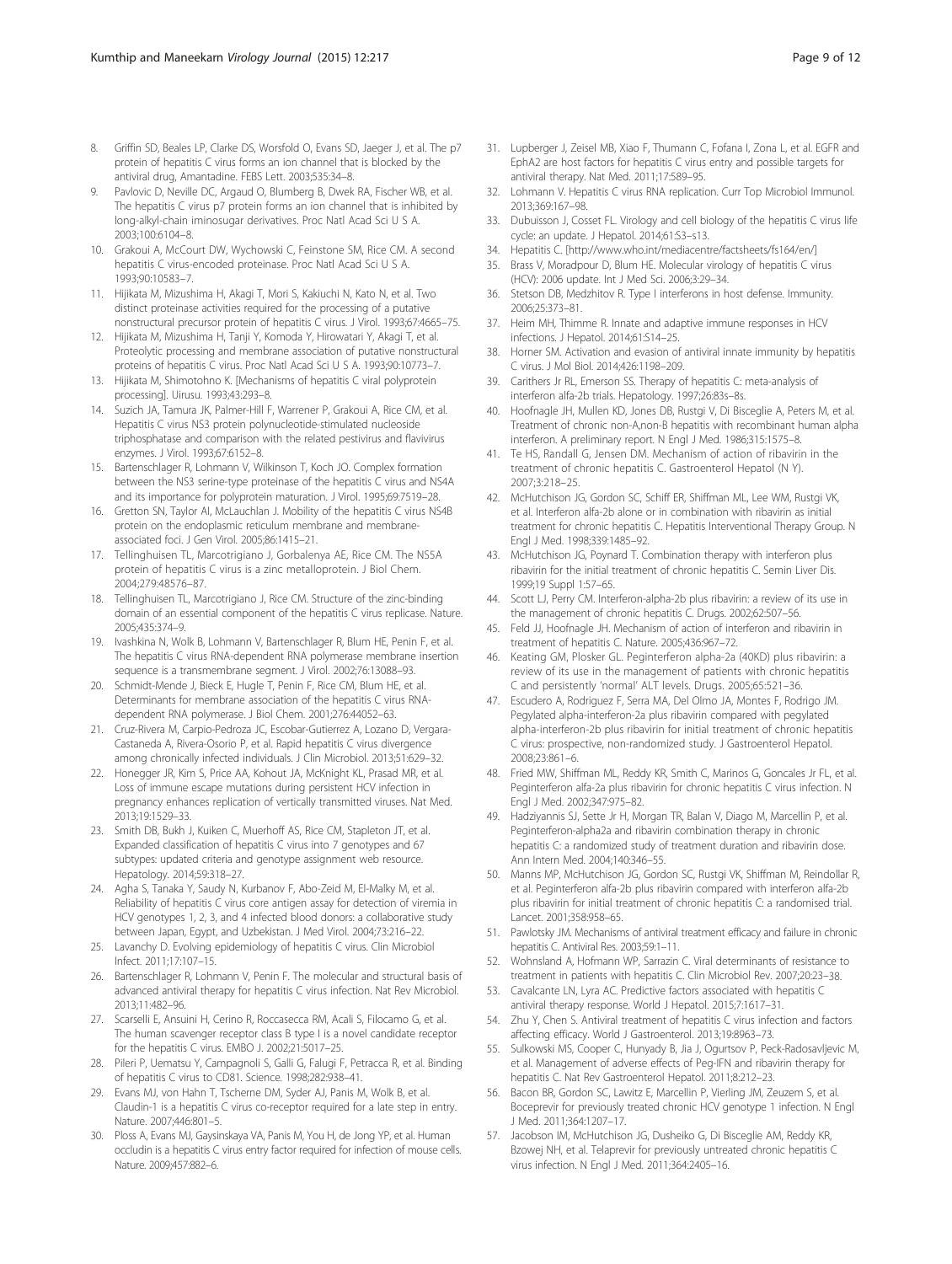- <span id="page-9-0"></span>58. Poordad F, McCone Jr J, Bacon BR, Bruno S, Manns MP, Sulkowski MS, et al. Boceprevir for untreated chronic HCV genotype 1 infection. N Engl J Med. 2011;364:1195–206.
- 59. Zeuzem S, Andreone P, Pol S, Lawitz E, Diago M, Roberts S, et al. Telaprevir for retreatment of HCV infection. N Engl J Med. 2011;364:2417–28.
- 60. Kronenberger B, Zeuzem S. New developments in HCV therapy. J Viral Hepat. 2012;19 Suppl 1:48–51.
- 61. Rosenquist A, Samuelsson B, Johansson PO, Cummings MD, Lenz O, Raboisson P, et al. Discovery and development of simeprevir (TMC435), a HCV NS3/4A protease inhibitor. J Med Chem. 2014;57:1673–93.
- 62. Fried MW, Buti M, Dore GJ, Flisiak R, Ferenci P, Jacobson I, et al. Once-daily simeprevir (TMC435) with pegylated interferon and ribavirin in treatmentnaive genotype 1 hepatitis C: the randomized PILLAR study. Hepatology. 2013;58:1918–29.
- 63. Jacobson IM, Dore GJ, Foster GR, Fried MW, Radu M, Rafalsky VV, et al. Simeprevir with pegylated interferon alfa 2a plus ribavirin in treatmentnaive patients with chronic hepatitis C virus genotype 1 infection (QUEST-1): a phase 3, randomised, double-blind, placebo-controlled trial. Lancet. 2014;384:403–13.
- 64. Manns MP, von Hahn T. Novel therapies for hepatitis C one pill fits all? Nat Rev Drug Discov. 2013;12:595–610.
- 65. Link JO, Taylor JG, Xu L, Mitchell M, Guo H, Liu H, et al. Discovery of ledipasvir (GS-5885): a potent, once-daily oral NS5A inhibitor for the treatment of hepatitis C virus infection. J Med Chem. 2014;57:2033–46.
- 66. DeGoey DA, Randolph JT, Liu D, Pratt J, Hutchins C, Donner P, et al. Discovery of ABT-267, a pan-genotypic inhibitor of HCV NS5A. J Med Chem. 2014;57:2047–57.
- 67. Gao M, Nettles RE, Belema M, Snyder LB, Nguyen VN, Fridell RA, et al. Chemical genetics strategy identifies an HCV NS5A inhibitor with a potent clinical effect. Nature. 2010;465:96–100.
- 68. Pol S, Ghalib RH, Rustgi VK, Martorell C, Everson GT, Tatum HA, et al. Daclatasvir for previously untreated chronic hepatitis C genotype-1 infection: a randomised, parallel-group, double-blind, placebo-controlled, dose-finding, phase 2a trial. Lancet Infect Dis. 2012;12:671–7.
- 69. Chow J, Liu Y, Comstock K, Brandl M, Lin F, Li F, et al. Isolation and identification of ester impurities in RG7128, an HCV polymerase inhibitor. J Pharm Biomed Anal. 2010;53:710–6.
- 70. Sofia MJ, Bao D, Chang W, Du J, Nagarathnam D, Rachakonda S, et al. Discovery of a beta-d-2'-deoxy-2'-alpha-fluoro-2′-beta-C-methyluridine nucleotide prodrug (PSI-7977) for the treatment of hepatitis C virus. J Med Chem. 2010;53:7202–18.
- 71. Holler TP, Parkinson T, Pryde DC. Targeting the non-structural proteins of hepatitis C virus: beyond hepatitis C virus protease and polymerase. Expert Opin Drug Discov. 2009;4:293–314.
- 72. Koch U, Narjes F. Recent progress in the development of inhibitors of the hepatitis C virus RNA-dependent RNA polymerase. Curr Top Med Chem. 2007;7:1302–29.
- 73. Gentile I, Buonomo AR, Borgia G. Dasabuvir: a non-nucleoside inhibitor of NS5B for the treatment of hepatitis C virus infection. Rev Recent Clin Trials. 2014;9:115–23.
- 74. Gane EJ, Stedman CA, Hyland RH, Ding X, Svarovskaia E, Symonds WT, et al. Nucleotide polymerase inhibitor sofosbuvir plus ribavirin for hepatitis C. N Engl J Med. 2013;368:34–44.
- 75. Lawitz E, Mangia A, Wyles D, Rodriguez-Torres M, Hassanein T, Gordon SC, et al. Sofosbuvir for previously untreated chronic hepatitis C infection. N Engl J Med. 2013;368:1878–87.
- 76. Kowdley KV, Lawitz E, Crespo I, Hassanein T, Davis MN, DeMicco M, et al. Sofosbuvir with pegylated interferon alfa-2a and ribavirin for treatmentnaive patients with hepatitis C genotype-1 infection (ATOMIC): an openlabel, randomised, multicentre phase 2 trial. Lancet. 2013;381:2100–7.
- 77. Omata M, Nishiguchi S, Ueno Y, Mochizuki H, Izumi N, Ikeda F, et al. Sofosbuvir plus ribavirin in Japanese patients with chronic genotype 2 HCV infection: an open-label, phase 3 trial. J Viral Hepat. 2014;21:762–8.
- 78. Gritsenko D, Hughes G. Ledipasvir/Sofosbuvir (harvoni): improving options for hepatitis C virus infection. P T. 2015;40:256–76.
- 79. Keating GM. Ledipasvir/Sofosbuvir: a review of its use in chronic hepatitis C. Drugs. 2015;75(6):675–85.
- 80. Gale Jr M. Effector genes of interferon action against hepatitis C virus. Hepatology. 2003;37:975–8.
- 81. Gilmour KC, Reich NC. Signal transduction and activation of gene transcription by interferons. Gene Expr. 1995;5:1–18.
- 82. Taylor DR, Shi ST, Lai MM. Hepatitis C virus and interferon resistance. Microbes Infect. 2000;2:1743–56.
- 83. Hofmann WP, Zeuzem S, Sarrazin C. Hepatitis C virus-related resistance mechanisms to interferon alpha-based antiviral therapy. J Clin Virol. 2005;32:86–91.
- 84. Gale Jr M, Foy EM. Evasion of intracellular host defence by hepatitis C virus. Nature. 2005;436:939–45.
- 85. Bode JG, Ludwig S, Ehrhardt C, Albrecht U, Erhardt A, Schaper F, et al. IFNalpha antagonistic activity of HCV core protein involves induction of suppressor of cytokine signaling-3. FASEB J. 2003;17:488–90.
- 86. Shao RX, Zhang L, Peng LF, Sun E, Chung WJ, Jang JY, et al. Suppressor of cytokine signaling 3 suppresses hepatitis C virus replication in an mTORdependent manner. J Virol. 2010;84:6060–9.
- 87. de Lucas S, Bartolome J, Carreno V. Hepatitis C virus core protein downregulates transcription of interferon-induced antiviral genes. J Infect Dis. 2005;191:93–9.
- 88. Lin W, Choe WH, Hiasa Y, Kamegaya Y, Blackard JT, Schmidt EV, et al. Hepatitis C virus expression suppresses interferon signaling by degrading STAT1. Gastroenterology. 2005;128:1034–41.
- 89. Lin W, Kim SS, Yeung E, Kamegaya Y, Blackard JT, Kim KA, et al. Hepatitis C virus core protein blocks interferon signaling by interaction with the STAT1 SH2 domain. J Virol. 2006;80:9226–35.
- 90. Taylor DR, Shi ST, Romano PR, Barber GN, Lai MM. Inhibition of the interferon-inducible protein kinase PKR by HCV E2 protein. Science. 1999;285:107–10.
- 91. Horner SM, Gale Jr M. Regulation of hepatic innate immunity by hepatitis C virus. Nat Med. 2013;19:879–88.
- 92. Li XD, Sun L, Seth RB, Pineda G, Chen ZJ. Hepatitis C virus protease NS3/4A cleaves mitochondrial antiviral signaling protein off the mitochondria to evade innate immunity. Proc Natl Acad Sci U S A. 2005;102:17717–22.
- 93. Meylan E, Curran J, Hofmann K, Moradpour D, Binder M, Bartenschlager R, et al. Cardif is an adaptor protein in the RIG-I antiviral pathway and is targeted by hepatitis C virus. Nature. 2005;437:1167–72.
- 94. Li K, Foy E, Ferreon JC, Nakamura M, Ferreon AC, Ikeda M, et al. Immune evasion by hepatitis C virus NS3/4A protease-mediated cleavage of the Toll-like receptor 3 adaptor protein TRIF. Proc Natl Acad Sci U S A. 2005;102:2992–7.
- 95. Foy E, Li K, Sumpter Jr R, Loo YM, Johnson CL, Wang C, et al. Control of antiviral defenses through hepatitis C virus disruption of retinoic acidinducible gene-I signaling. Proc Natl Acad Sci U S A. 2005;102:2986–91.
- 96. Foy E, Li K, Wang C, Sumpter Jr R, Ikeda M, Lemon SM, et al. Regulation of interferon regulatory factor-3 by the hepatitis C virus serine protease. Science. 2003;300:1145–8.
- 97. Xu J, Liu S, Xu Y, Tien P, Gao G. Identification of the nonstructural protein 4B of hepatitis C virus as a factor that inhibits the antiviral activity of interferon-alpha. Virus Res. 2009;141:55–62.
- 98. Gale Jr MJ, Korth MJ, Katze MG. Repression of the PKR protein kinase by the hepatitis C virus NS5A protein: a potential mechanism of interferon resistance. Clin Diagn Virol. 1998;10:157–62.
- 99. Gale Jr MJ, Korth MJ, Tang NM, Tan SL, Hopkins DA, Dever TE, et al. Evidence that hepatitis C virus resistance to interferon is mediated through repression of the PKR protein kinase by the nonstructural 5A protein. Virology. 1997;230:217–27.
- 100. Gong GZ, Cao J, Jiang YF, Zhou Y, Liu B. Hepatitis C virus non-structural 5A abrogates signal transducer and activator of transcription-1 nuclear translocation induced by IFN-alpha through dephosphorylation. World J Gastroenterol. 2007;13:4080–4.
- 101. Kang SM, Won SJ, Lee GH, Lim YS, Hwang SB. Modulation of interferon signaling by hepatitis C virus non-structural 5A protein: implication of genotypic difference in interferon treatment. FEBS Lett. 2010;584:4069–76.
- 102. Kumthip K, Chusri P, Jilg N, Zhao L, Fusco DN, Zhao H, et al. Hepatitis C virus NS5A disrupts STAT1 phosphorylation and suppresses type I interferon signaling. J Virol. 2012;86:8581–91.
- 103. Lan KH, Lan KL, Lee WP, Sheu ML, Chen MY, Lee YL, et al. HCV NS5A inhibits interferon-alpha signaling through suppression of STAT1 phosphorylation in hepatocyte-derived cell lines. J Hepatol. 2007;46:759–67.
- 104. Akuta N, Suzuki F, Sezaki H, Suzuki Y, Hosaka T, Someya T, et al. Predictive factors of virological non-response to interferon-ribavirin combination therapy for patients infected with hepatitis C virus of genotype 1b and high viral load. J Med Virol. 2006;78:83–90.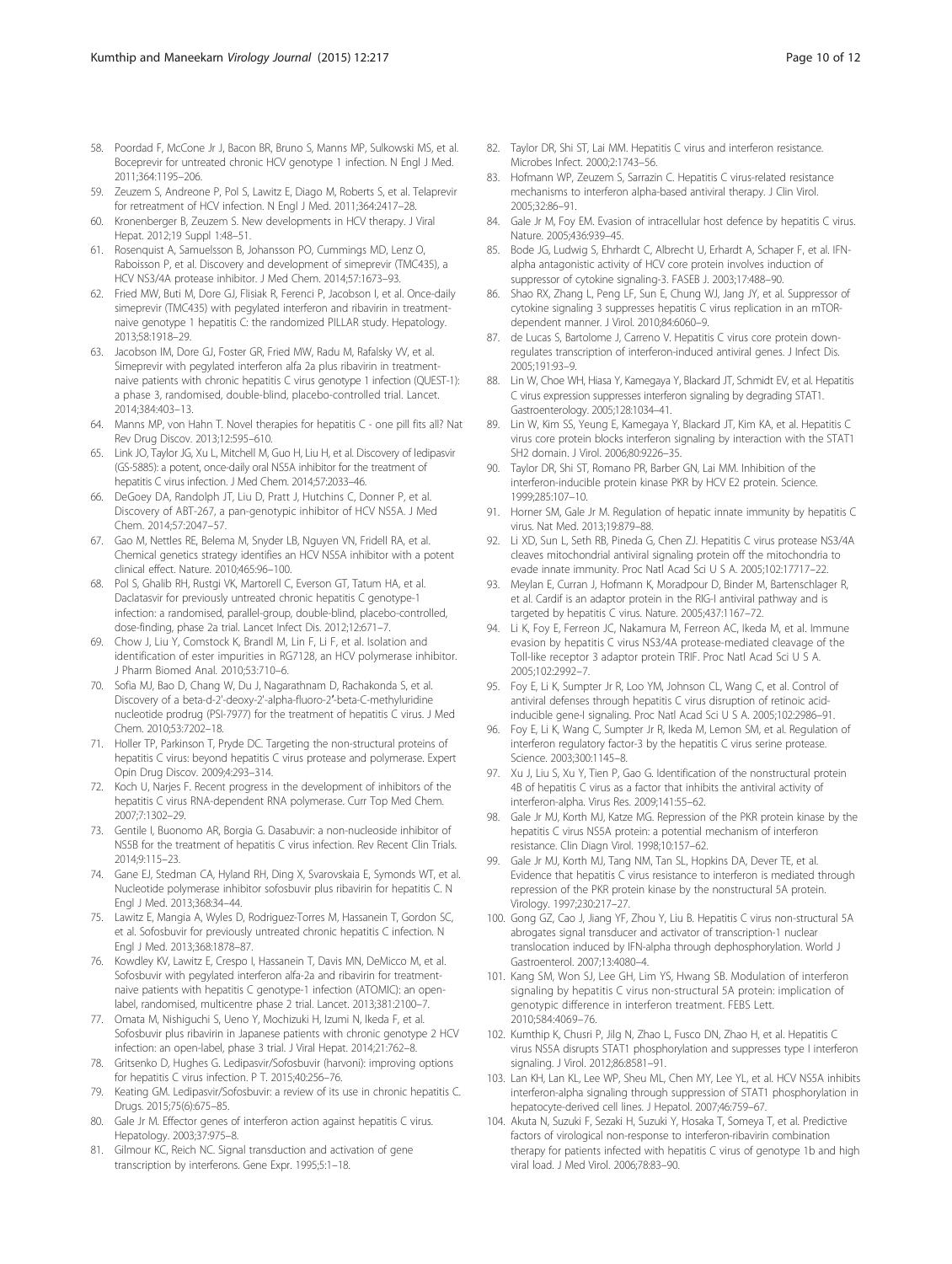- <span id="page-10-0"></span>105. Akuta N, Suzuki F, Sezaki H, Suzuki Y, Hosaka T, Someya T, et al. Association of amino acid substitution pattern in core protein of hepatitis C virus genotype 1b high viral load and non-virological response to interferonribavirin combination therapy. Intervirology. 2005;48:372–80.
- 106. Hayashi K, Katano Y, Ishigami M, Itoh A, Hirooka Y, Nakano I, et al. Mutations in the core and NS5A region of hepatitis C virus genotype 1b and correlation with response to pegylated-interferon-alpha 2b and ribavirin combination therapy. J Viral Hepat. 2011;18:280–6.
- 107. El-Shamy A, Kim SR, Ide YH, Sasase N, Imoto S, Deng L, et al. Polymorphisms of hepatitis C virus non-structural protein 5A and core protein and clinical outcome of pegylated-interferon/ribavirin combination therapy. Intervirology. 2012;55:1–11.
- 108. Funaoka Y, Sakamoto N, Suda G, Itsui Y, Nakagawa M, Kakinuma S, et al. Analysis of interferon signaling by infectious hepatitis C virus clones with substitutions of core amino acids 70 and 91. J Virol. 2011;85:5986–94.
- 109. Abid K, Quadri R, Negro F. Hepatitis C virus, the E2 envelope protein, and alpha-interferon resistance. Science. 2000;287:1555.
- 110. Berg T, Mas Marques A, Hohne M, Wiedenmann B, Hopf U, Schreier E. Mutations in the E2-PePHD and NS5A region of hepatitis C virus type 1 and the dynamics of hepatitis C viremia decline during interferon alfa treatment. Hepatology. 2000;32:1386–95.
- 111. Murphy MD, Rosen HR, Marousek GI, Chou S. Analysis of sequence configurations of the ISDR, PKR-binding domain, and V3 region as predictors of response to induction interferon-alpha and ribavirin therapy in chronic hepatitis C infection. Dig Dis Sci. 2002;47:1195–205.
- 112. Sarrazin C, Kornetzky I, Ruster B, Lee JH, Kronenberger B, Bruch K, et al. Mutations within the E2 and NS5A protein in patients infected with hepatitis C virus type 3a and correlation with treatment response. Hepatology. 2000;31:1360–70.
- 113. Saito T, Ito T, Ishiko H, Yonaha M, Morikawa K, Miyokawa A, et al. Sequence analysis of PePHD within HCV E2 region and correlation with resistance of interferon therapy in Japanese patients infected with HCV genotypes 2a and 2b. Am J Gastroenterol. 2003;98:1377–83.
- 114. Ukai K, Ishigami M, Yoshioka K, Kawabe N, Katano Y, Hayashi K, et al. Mutations in carboxy-terminal part of E2 including PKR/eIF2alpha phosphorylation homology domain and interferon sensitivity determining region of nonstructural 5A of hepatitis C virus 1b: their correlation with response to interferon monotherapy and viral load. World J Gastroenterol. 2006;12:3722–8.
- 115. Serre SB, Krarup HB, Bukh J, Gottwein JM. Identification of alpha interferoninduced envelope mutations of hepatitis C virus in vitro associated with increased viral fitness and interferon resistance. J Virol. 2013;87:12776–93.
- 116. Sarrazin C, Mihm U, Herrmann E, Welsch C, Albrecht M, Sarrazin U, et al. Clinical significance of in vitro replication-enhancing mutations of the hepatitis C virus (HCV) replicon in patients with chronic HCV infection. J Infect Dis. 2005;192:1710–9.
- 117. Donlin MJ, Cannon NA, Yao E, Li J, Wahed A, Taylor MW, et al. Pretreatment sequence diversity differences in the full-length hepatitis C virus open reading frame correlate with early response to therapy. J Virol. 2007;81:8211–24.
- 118. Chusri P, Kumthip K, Pantip C, Thongsawat S, O'Brien A, Maneekarn N. Influence of amino acid variations in the NS3, NS4A and NS4B of HCV genotypes 1a, 1b, 3a, 3b and 6f on the response to pegylated interferon and ribavirin combination therapy. Virus Res. 2015;196:37–43.
- 119. Numba K, Naka K, Dansako H, Nozaki A, Ikeda M, Shiratori Y, et al. Establishment of hepatitis C virus replicon cell lines possessing interferonresistant phenotype. Biochem Biophys Res Commun. 2004;323:299–309.
- 120. Morikawa K, Lange CM, Gouttenoire J, Meylan E, Brass V, Penin F, et al. Nonstructural protein 3-4A: the Swiss army knife of hepatitis C virus. J Viral Hepat. 2011;18:305–15.
- 121. Horner SM, Park HS, Gale Jr M. Control of innate immune signaling and membrane targeting by the Hepatitis C virus NS3/4A protease are governed by the NS3 helix alpha0. J Virol. 2012;86:3112–20.
- 122. Welker MW, Hofmann WP, Welsch C, von Wagner M, Herrmann E, Lengauer T, et al. Correlation of amino acid variations within nonstructural 4B protein with initial viral kinetics during interferon-alpha-based therapy in HCV-1binfected patients. J Viral Hepat. 2007;14:338–49.
- 123. Enomoto N, Sakuma I, Asahina Y, Kurosaki M, Murakami T, Yamamoto C, et al. Comparison of full-length sequences of interferon-sensitive and resistant hepatitis C virus 1b. Sensitivity to interferon is conferred by amino acid substitutions in the NS5A region. J Clin Invest. 1995;96:224–30.
- 124. Enomoto N, Sakuma I, Asahina Y, Kurosaki M, Murakami T, Yamamoto C, et al. Mutations in the nonstructural protein 5A gene and response to interferon in patients with chronic hepatitis C virus 1b infection. N Engl J Med. 1996;334:77–81.
- 125. Chayama K, Tsubota A, Kobayashi M, Okamoto K, Hashimoto M, Miyano Y, et al. Pretreatment virus load and multiple amino acid substitutions in the interferon sensitivity-determining region predict the outcome of interferon treatment in patients with chronic genotype 1b hepatitis C virus infection. Hepatology. 1997;25:745–9.
- 126. Murayama M, Katano Y, Nakano I, Ishigami M, Hayashi K, Honda T, et al. A mutation in the interferon sensitivity-determining region is associated with responsiveness to interferon-ribavirin combination therapy in chronic hepatitis patients infected with a Japan-specific subtype of hepatitis C virus genotype 1B. J Med Virol. 2007;79:35–40.
- 127. Shen C, Hu T, Shen L, Gao L, Xie W, Zhang J. Mutations in ISDR of NS5A gene influence interferon efficacy in Chinese patients with chronic hepatitis C virus genotype 1b infection. J Gastroenterol Hepatol. 2007;22:1898–903.
- 128. Watanabe H, Enomoto N, Nagayama K, Izumi N, Marumo F, Sato C, et al. Number and position of mutations in the interferon (IFN) sensitivitydetermining region of the gene for nonstructural protein 5A correlate with IFN efficacy in hepatitis C virus genotype 1b infection. J Infect Dis. 2001;183:1195–203.
- 129. Chung RT, Monto A, Dienstag JL, Kaplan LM. Mutations in the NS5A region do not predict interferon-responsiveness in american patients infected with genotype 1b hepatitis C virus. J Med Virol. 1999;58:353–8.
- 130. Duverlie G, Khorsi H, Castelain S, Jaillon O, Izopet J, Lunel F, et al. Sequence analysis of the NS5A protein of European hepatitis C virus 1b isolates and relation to interferon sensitivity. J Gen Virol. 1998;79(Pt 6):1373–81.
- 131. Munoz de Rueda P, Casado J, Paton R, Quintero D, Palacios A, Gila A, et al. Mutations in E2-PePHD, NS5A-PKRBD, NS5A-ISDR, and NS5A-V3 of hepatitis C virus genotype 1 and their relationships to pegylated interferon-ribavirin treatment responses. J Virol. 2008;82:6644–53.
- 132. Zeuzem S, Lee JH, Roth WK. Mutations in the nonstructural 5A gene of European hepatitis C virus isolates and response to interferon alfa. Hepatology. 1997;25:740–4.
- 133. Pascu M, Martus P, Hohne M, Wiedenmann B, Hopf U, Schreier E, et al. Sustained virological response in hepatitis C virus type 1b infected patients is predicted by the number of mutations within the NS5A-ISDR: a metaanalysis focused on geographical differences. Gut. 2004;53:1345–51.
- 134. El-Shamy A, Sasayama M, Nagano-Fujii M, Sasase N, Imoto S, Kim SR, et al. Prediction of efficient virological response to pegylated interferon/ribavirin combination therapy by NS5A sequences of hepatitis C virus and anti-NS5A antibodies in pre-treatment sera. Microbiol Immunol. 2007;51:471–82.
- 135. Kozuka R, Enomoto M, Hai H, Ogawa T, Nakaya M, Hagihara A, et al. Changes in sequences of core region, interferon sensitivity-determining region and interferon and ribavirin resistance-determining region of hepatitis C virus genotype 1 during interferon-alpha and ribavirin therapy, and efficacy of retreatment. Hepatol Res. 2012;42:1157–67.
- 136. El-Shamy A, Nagano-Fujii M, Sasase N, Imoto S, Kim SR, Hotta H. Sequence variation in hepatitis C virus nonstructural protein 5A predicts clinical outcome of pegylated interferon/ribavirin combination therapy. Hepatology. 2008;48:38–47.
- 137. Kumthip K, Pantip C, Chusri P, Thongsawat S, O'Brien A, Nelson KE, et al. Correlation between mutations in the core and NS5A genes of hepatitis C virus genotypes 1a, 1b, 3a, 3b, 6f and the response to pegylated interferon and ribavirin combination therapy. J Viral Hepat. 2011;18:e117–125.
- 138. Nousbaum J, Polyak SJ, Ray SC, Sullivan DG, Larson AM, Carithers Jr RL, et al. Prospective characterization of full-length hepatitis C virus NS5A quasispecies during induction and combination antiviral therapy. J Virol. 2000;74:9028–38.
- 139. Lohmann V, Korner F, Herian U, Bartenschlager R. Biochemical properties of hepatitis C virus NS5B RNA-dependent RNA polymerase and identification of amino acid sequence motifs essential for enzymatic activity. J Virol. 1997;71:8416–28.
- 140. Young KC, Lindsay KL, Lee KJ, Liu WC, He JW, Milstein SL, et al. Identification of a ribavirin-resistant NS5B mutation of hepatitis C virus during ribavirin monotherapy. Hepatology. 2003;38:869–78.
- 141. Kumagai N, Takahashi N, Kinoshita M, Tsunematsu S, Tsuchimoto K, Saito H, et al. Polymorphisms of NS5B protein relates to early clearance of hepatitis C virus by interferon plus ribavirin: a pilot study. J Viral Hepat. 2004;11:225–35.